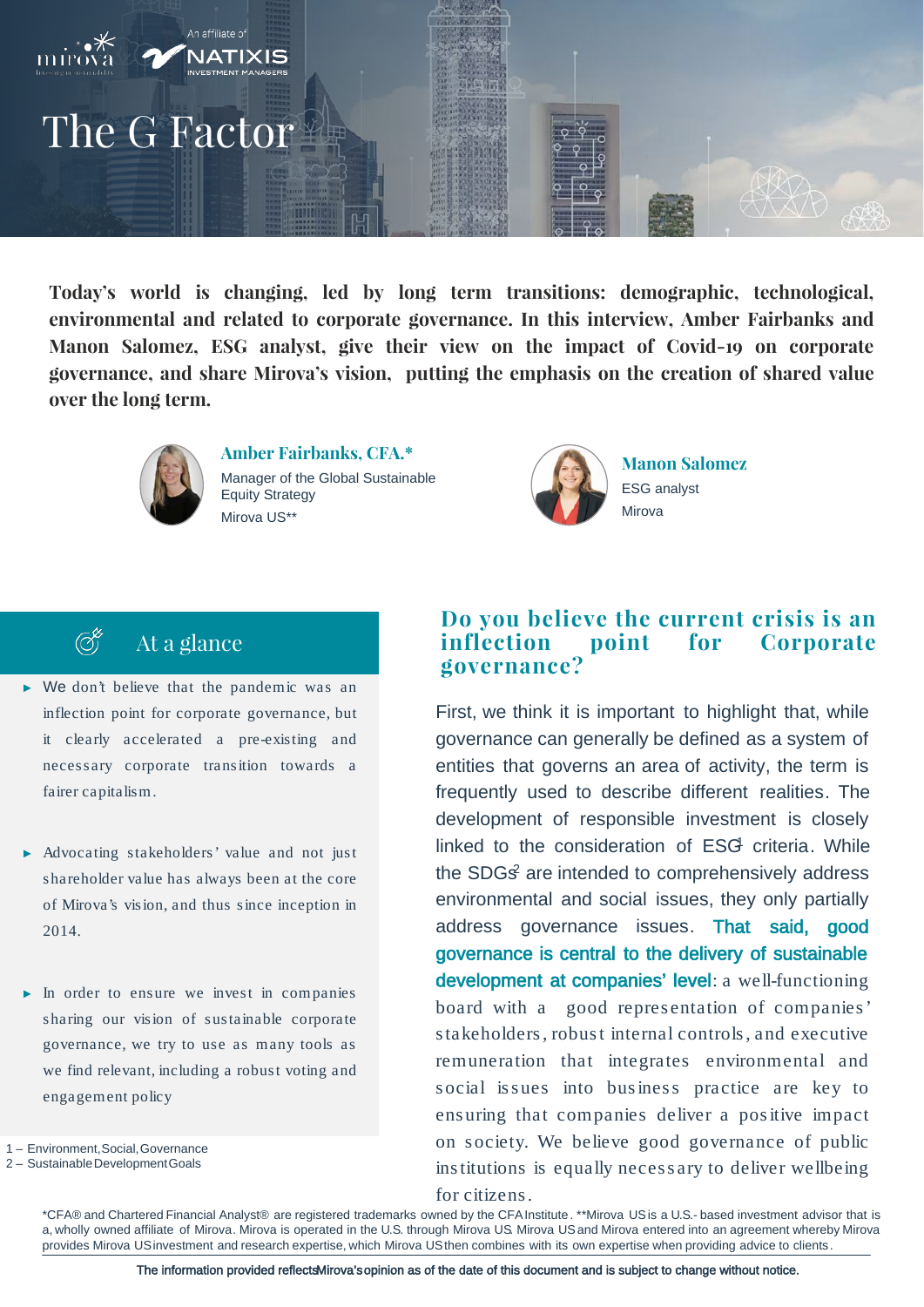

In 2020, as the pandemic occurred, the s crutiny on corporations needed to think through their s takeholders and their broader impact on s ociety and the planet has heavily increas ed. As such, we wouldn't say that the pandemic was an inflection point for corporate governance, but we believe it clearly accelerated a pre-exis ting and necessary corporate trans ition towards fairer capitalis m. Fortunately, companies had started to ques tion their bus ines s model and the way they interact with suppliers, contractors, customers and communities before the various lockdowns and economic turbulences.

**In other words, the discussion on how the G-factor could play a role in transforming the society and the environment was already initiated.**

### **How so?**

For example, back in 2019, the Business Roundtable, a group of 250 CEOs of large US companies announced that they no longer would prioritize shareholder value, but that their companies, by embracing sustainable practices across their businesses, should support the communities in which they work and protect the environment.

Yet, we feel the pandemic has been a major upheaval for us all, as individuals, citizens, companies , and inves tors. It s everely impacted global public health, as well as our economies and s ocieties. Companies had to face many challenges, having to handle day-to-day operations while protecting the health and

financial s ecurity of their employees. Since the beginning of the pandemic, we witnes sed companies adopting short-term measures such as paid leave, donations to hospitals, employees' bonuses, extension of payment terms for suppliers to support their stakeholders. Nevertheless, the transition towards fairer capitalis m will be supported by longer-term measures, such as favoring better repres entation of employees within the board or include s us tainable development criteria in top management's compens ation.

## **How do you support the transition towards fairer capitalism at Mirova?**

At Mirova, in 2020, we encouraged the companies we engage with to be cautious when it came to dividends distribution, but also to maintain employment, prioritize health and safety, and maintain supplier/customer relations hip. Advocating s takeholders ' value and not just shareholder value has always been at the core of Mirova's vis ion, and thus s ince inception in 2014. This long-term approach of res ponsible capitalism has even been embedded by our recent recognition as a B- $Corp<sup>1</sup>$  and mission-led company<sup>2</sup>. At the end of the day, we aim at inves ting in companies that not only are delivering solutions to the sustainable development goals, but also integrating sustainability in their corporate governance. As a res pons ible inves tor, we seek to have the largest positive impact possible in promoting the development of a corporate vis ion focused on the creation of shared value over the long term.

<sup>1</sup> – For more information : [www.bcorporation.net/about-b-corps](http://www.bcorporation.net/about-b-corps)

<sup>2</sup> – For more information : [www.entrepriseamission.com](http://www.entrepriseamission.com/)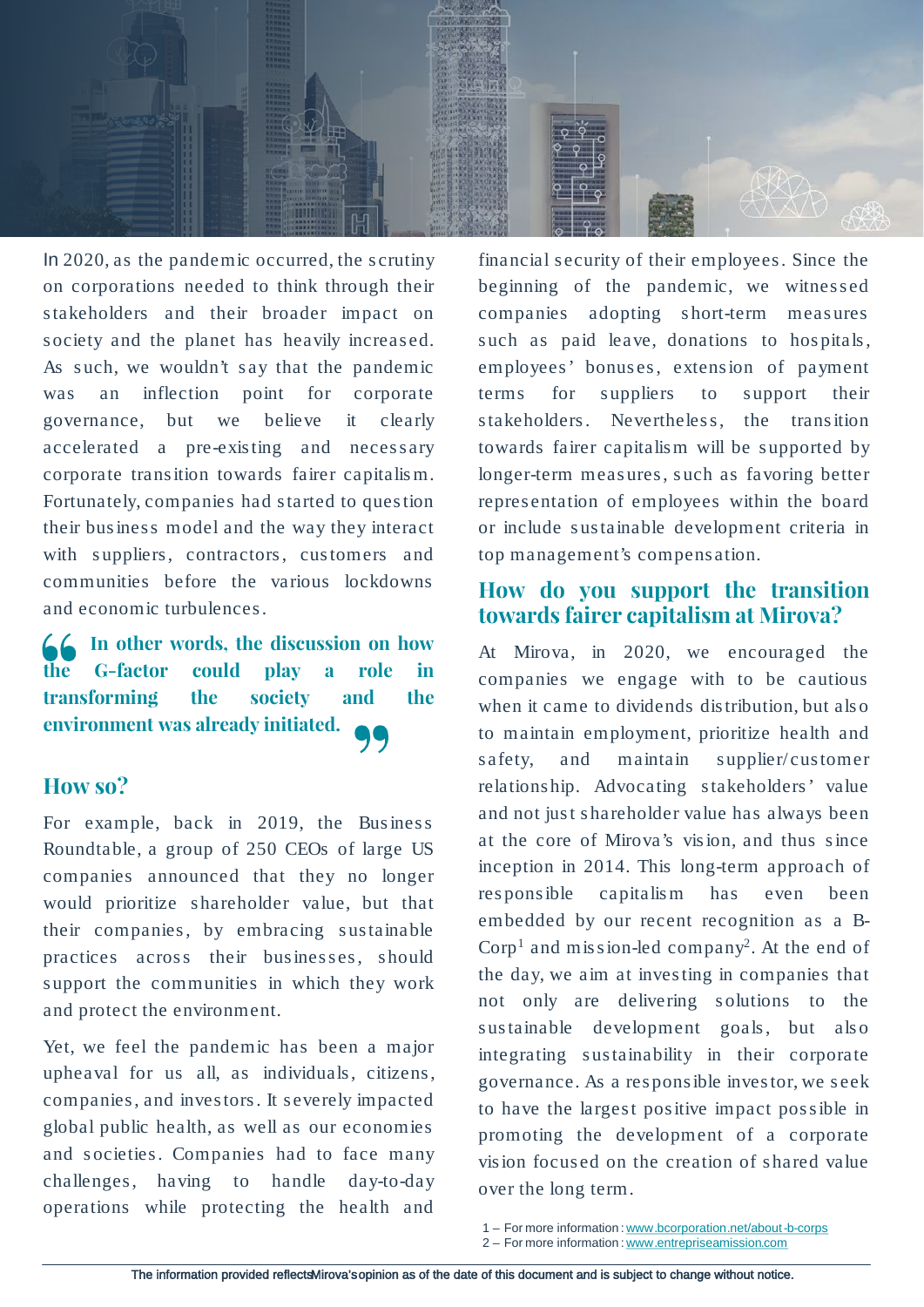

## **What are the levers to encourage changes in corporate governance?**

In order to ensure we invest in companies sharing our vision of sustainable corporate governance, we try to use as many tools as we have available. We actively engage with companies , in order to create an environment conducive to res pons ible inves tment. In that regard, we encourage companies to adopt objectives which are in line with the UN Sus tainable Development Goals (SDGs ), but als o to improve transparency in relation to their s us tainability efforts and their overall practices: for example, by developing s olutions for ESG is sues.

We also send the companies engagement priorities each year, alongs ide focus ing on

 $66$ 

mitigating climate change or preserving biodivers ity, we highlight our expectations regarding the integration of sustainability at the core of their governance and demons trating enhanced transparency on sustainability impacts. We also focus on reducing inequalities (shared value creation, gender diversity). Last, but not least, we encourage s hareholders to promote our vis ion of what a company s hould be through our voting policy, based on 4 main pillars: As inves tors , we believe companies aligning sustainably will lead to a positive, long-term value creation that benefits both shareholders and the broader s takeholder community.

## **As investors, we believe companies aligning sustainably will lead to a positive, long-term value creation that benefits both shareholders and the broader stakeholder community.**

| The 4 pillars of Mirova's voting policy* |                                                              |
|------------------------------------------|--------------------------------------------------------------|
|                                          | Foster committed shareholder ownership                       |
|                                          | Create governing bodies which support stakeholder governance |
|                                          | Compensate stakeholders in a fair and sustainable way        |
|                                          | Communicate fully and transparently with stakeholders        |

The information provided reflects Mirova's opinion as of the date of this document and is subject to change without notideot more information about our voting policy, please refer to Mirova website at ww.mirova.com/sites/default/files/2021 -03/mirova-voting-policy-2021.pdf. For more information on our methodologies, please refer to our Mirova website www.mirova.com/en/research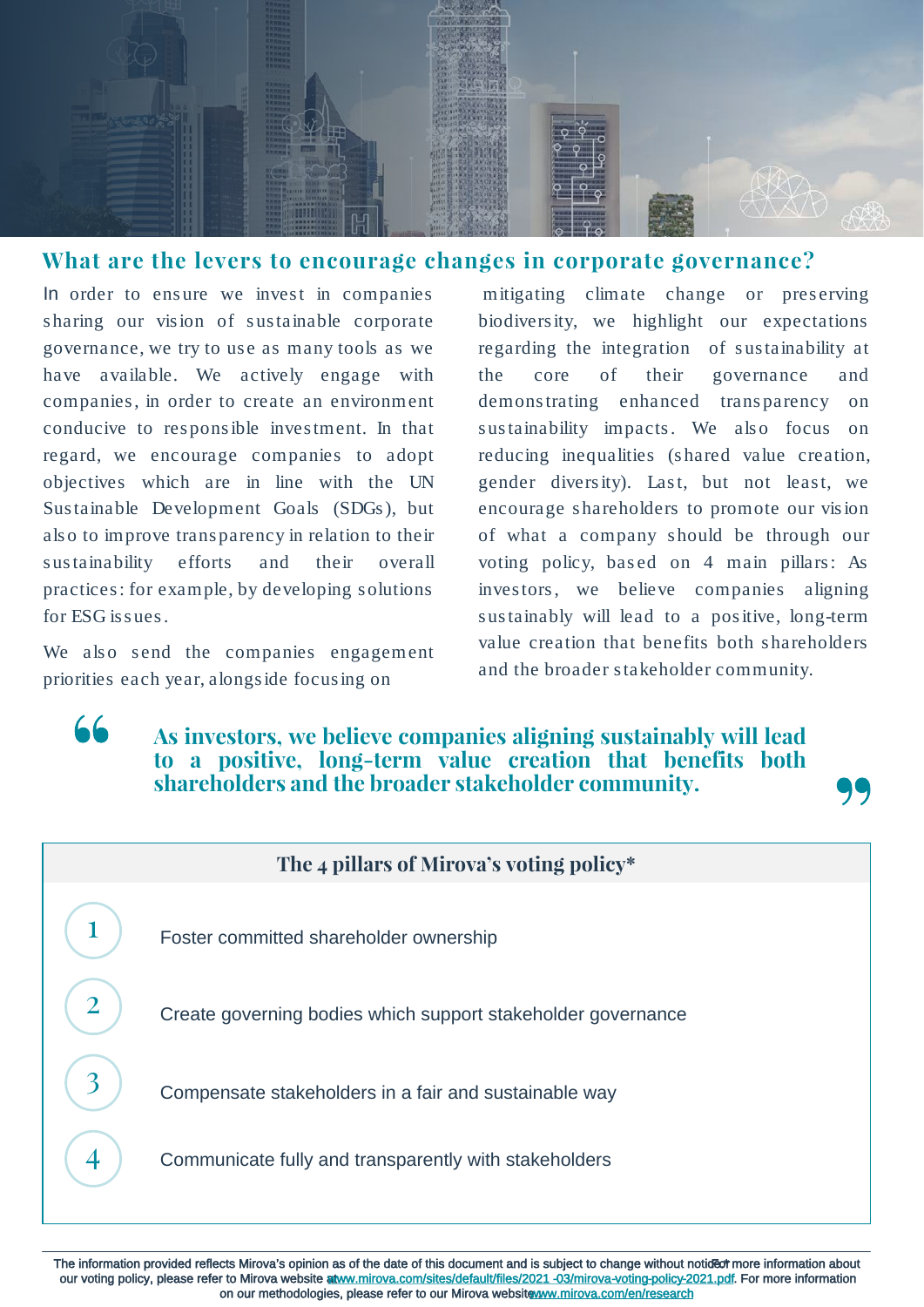

### **Legal information**

#### About Mirova

Mirova is an asset-management company dedicated to sustainable investment and an affiliate of Natixis Investment Managers. Thanks to its conviction-led management style, Mirova's objective is to combine a quest for long-term value creation with sustainable development. Pioneers in many areas of sustainable finance, Mirova's talents are committed to innovation in order to provide their clients with high environmental and social impact solutions. Mirova and its affiliates manage €19.6 billion as of 31 December 2020. Mirova has been awarded the B Corp\* label and the status of "Entreprise à Mission" (mission led company). Mirova US is a U.S.- based investment advisor that is a, wholly owned affiliate of Mirova. Mirova is operated in the U.S. through Mirova US. Mirova US and Mirova entered into an agreement whereby Mirova provides Mirova US investment and research expertise, which Mirova US then combines with its own expertise when providing advice to clients. Mirova US manages 4,96 bn USD as of as of 31 December 2020.

\*References to a ranking, award or label do not prejudge the future performance of the strategies/or the managers.

The views and opinions expressed may change based on market and other conditions. This document may contain references to copyrights, indexes and trademarks that may not be registered in all jurisdictions. Third party registrations are the property of their respective owners and are not affiliated with Natixis Investment Managers or any of its related or affiliated companies (collectively "Natixis"). Such third party owners do not sponsor, endorse or participate in the provision of any Natixis services, funds or other financial products. Natixis Distribution, L.P. is a limited purpose broker-dealer and the distributor of various registered investment companies for which advisory services are provided by affiliates of Natixis Investment Managers. This information should not be considered a recommendation to buy or sell any security shown.

#### This document is a non-contractual document for information purposesonly

This document is intended solely for professional and non professional clients as defined by MiFID. If it is not the case and you receivethis document by mistake, pleasedestroy it and inform Mirova immediately. immediately.

Otherwise, past performance is no guarantee or reliable indicator of current or future performance. Performance figures are calculated net management and running fees,included safekeepingfees and commissions .

This document is a non-contractual document for information purposes only.

This document does not constitute or form part of any offer, or solicitation, or recommendation to subscribe for, or buy,or concede any shares issued or to be issued by the funds managed by Mirova investment management company. The presented services do not take into account any investment objective, financial situation or specific need of a particular recipient. Mirova shall not be held liable for any financial loss or for any decision taken on the basis of the information contained in this document, and shall not provide any consulting service,notably in the area of investment services.

The information contained in this document is based on present circumstances, intentions and guidelines, and may require subsequent modifications . Although Mirova has taken all reasonable precautions to verify that the information contained in this document comes from reliable sources,a significant amount of this information comes from publicly availablesources and/or has been provided or prepared by third parties. Mirova bears no responsibility for the descriptions and summaries contained in this document. No reliancemay be placed for any purpose whatsoever on the validity, accuracy,durability or completeness of the information or opinion contained in this document, or any other information provided in relation to the document. Recipients should also note that this document contains forward-looking information, issued on the date of this presentation. Mirova makes no commitment to update or revise any forward-looking information, whether due to new information, future events or any other reason. All financial information, notably on prices, margins or profitability, shall be indicative and shall be subject to change at any time, in particular depending on market conditions. Mirova reservesthe right to modify or remove this information at any time without notice.

The information contained in this document is the property of Mirova. It may not be communicated to third parties without the prior written consent of Mirova. It may not be copied, in part or in whole, without the prior written consent of Mirova. The distribution, possession or delivery of this document in some jurisdictions may be limited or prohibited by law. Persons receiving this document are asked to learn about the existence of such limitations or prohibitions and to comply with them.

For more information about our methodologies, please refer to our Mirova website [www.mirova.com/en/research/demonstrating](http://www.mirova.com/en/research/demonstrating-impact) -impact. Non-contractual document, issued in April 2021

#### MIROVA

Portfolio management company French Public Limited liability company Regulatedby AMF under n°GP02-014 RCSParis n°394 648 216 Registered Office: 59, Avenue Pierre Mendes France - 75013 Paris Mirova is an affiliate of Natixis Investment Managers. Find out more on: [www.mirova.com](http://www.mirova.com/) Linkedin : [https://www.linkedin.com/company/Mi](https://www.linkedin.com/company/Mirova/) rova/ Twitter : [https://twitter.com/Mirova\\_RI](https://twitter.com/Mirova_RI)

#### **NATIXISINVESTMENTMANAGERS**

French Public Limited liability company RCSParis n°453 952 681 Registered Office: 43, Avenue Pierre Mendes France – 75013 – Paris Natixis Investment Managers is a subsidiary of Natixis. Find out more on: [www.im.natixis.com](http://www.im.natixis.com/) Linkedin : [https://www.linkedin.com/company/na](https://www.linkedin.com/company/natixis-investment-managers) tixis-investment-managers Twitter : <https://twitter.com/natixisim>

#### MIROVA US

888 Boylston Street, Boston, MA 02199; Tel: 857-305-6333

Mirova US is a U.S. based investment advisor that is a, wholly owned affiliate of Mirova. Mirova is operated in the U.S. through Mirova US. Mirova US and Mirova entered into an agreement whereby Mirova provides Mirova US investment and research expertise, which Mirova US then combines with its own expertise when providing advice to clients.

MUSTLAE3221b